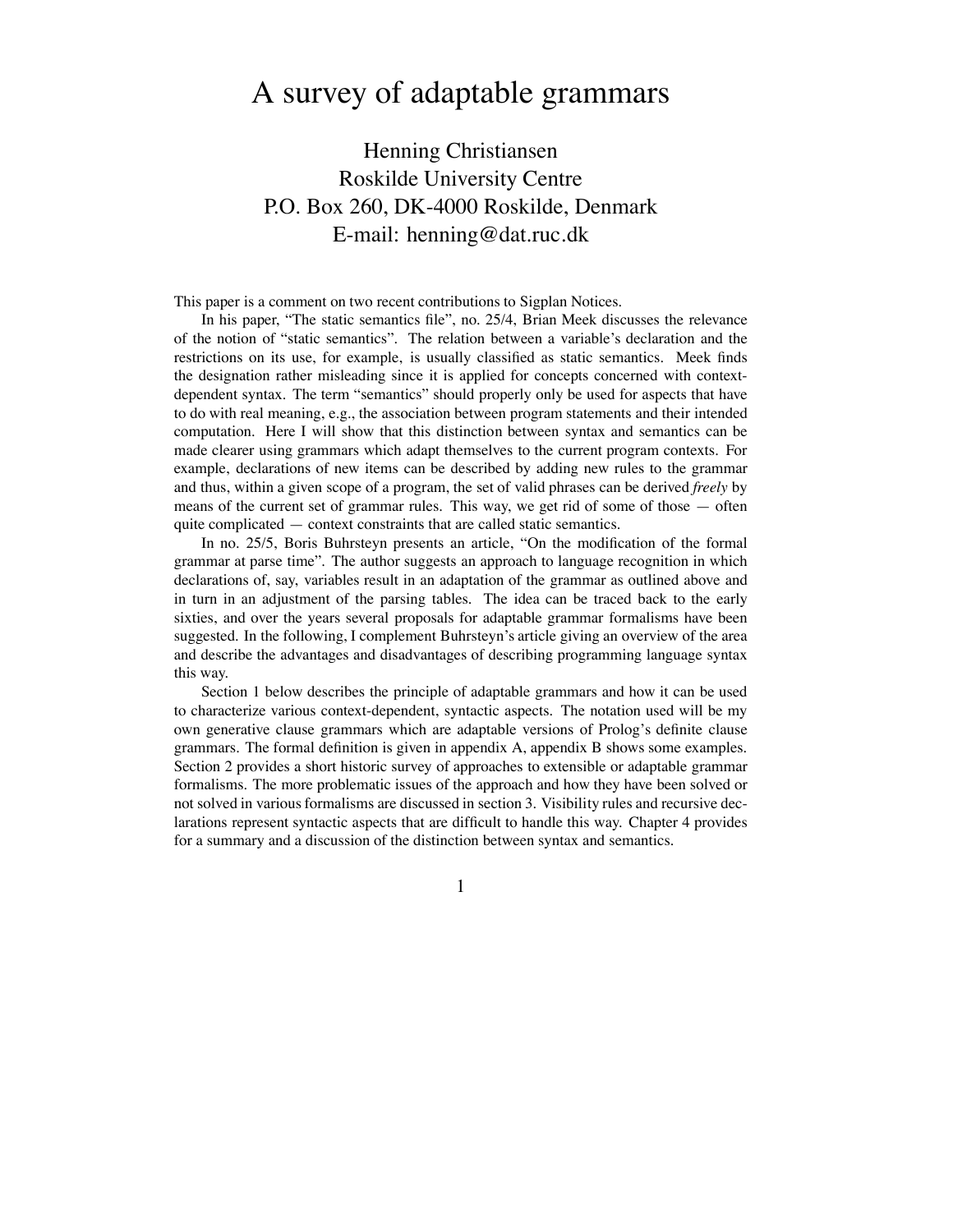## **1 The principle**

When describing the full syntax of a programming language, we have to take care of context-dependent issues introduced, among other things, by declarations. In a traditional grammar  $-$  an attribute grammar (Knuth, 1968), for example  $-$  a fixed set of (in principle) context-free rules are kept in check by additional context conditions. The general rule describing use of variables, for example,

variable  $\rightarrow$  identifier

designation of "static semantics" is often applied for such context conditions.<sup>1</sup> will typically have an associated context condition which states that the actually occurring identifier has to appear in a certain symbol table object. The

These context conditions tend to be rather complicated. For simple variables, it works quite well, but the more sophisticated declaration mechanisms, the more inane grammar rules and complicated context conditions. This is indicated very clearly in the published attribute grammar for Ada (Uhl et al., 1982) by the two-and-a-half page context condition associated with the grammar rule for general procedure and function call (rule r\_084). We can illustrate the phenomenon by a small experiment. Consider a language in which arbitrary new constructs can be declared in any syntactic category. In order to be prepared for all possibilities, an attribute grammar must, then, contain a rule of the following kind.

 $phrase \rightarrow character*$ 

The associated context  $\sim$  or "static semantic"  $\sim$  condition will, then, be where all real information about the language syntax must be encoded.

Instead we may suggest (as also Buhrsteyn, 1990, di Forini, 1963, just to mention a few) that we

- abolish the over-general rules with their context conditions,
- introduce mechanisms to add individual grammar rules for each declared notion.

<sup>&</sup>lt;sup>1</sup> From where or from whom this designation originates is not clear to me. Perhaps it is due to a shallow interpretation of the title of Knuth's (1968) paper which introduced attribute grammars?

<sup>2</sup>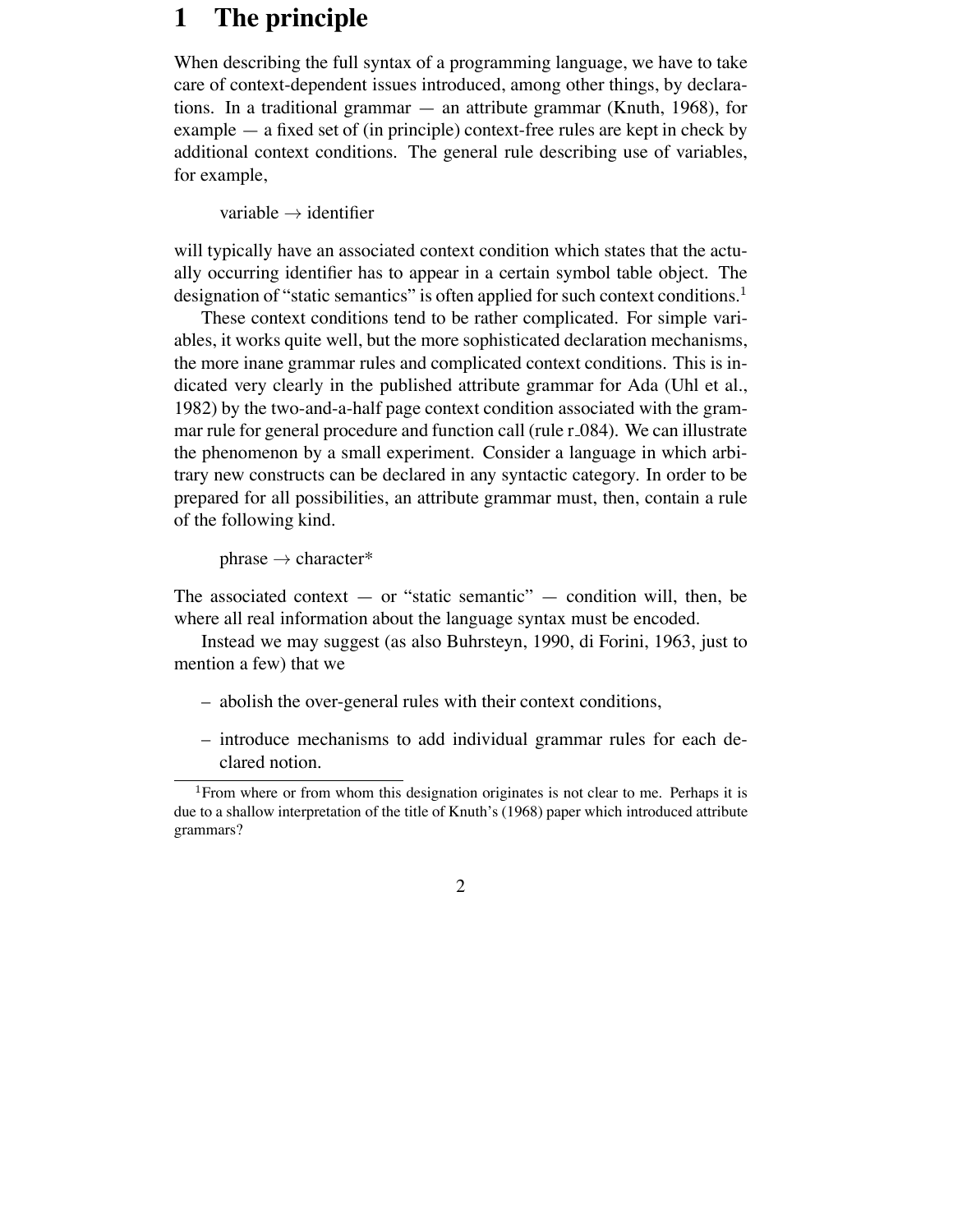For example, for a variable, x, of type integer, the following rule should be added to the current grammar.

variable(integer)  $\rightarrow$  [x]

The notation used here is similar to Prolog's definite clause grammars (Colmerauer, 1975, Pereira, Warren, 1980), terminal symbols are indicated by square brackets, the atomic value "integer" is an attribute of the nonterminal "variable".

Following this principle, a procedure declaration should give rise to a grammar rule describing calls of that particular procedure. For example, calls of a Pascal procedure, p, with a variable parameter of type real and a value parameter of type integer is described as follows.

statement  $\rightarrow$  [p, '('], variable(real), [','], expression(integer), [')']

This as opposed to having a set of rules describing general procedure calls  $$ with any possible name and any possible kind of parameter list  $-$  and associated attribute definitions which collect the information about the particular call and check its consistency with the symbol table.

In order to turn the idea into a formalism, two things must be provided,

- a method for synthesis of new grammar rules, and
- a mechanism for controlling their scope.

As an example of an adaptable grammar formalism, I will explain my own generative clause grammars, GCG, which are extensions of the well-known definite clause grammars (Colmerauer, 1975, Pereira, Warren, 1980).

#### **Controlling grammatical scope**

nonterminal a grammar which is called its *grammatical context*. This gramthat nonterminal. In a GCG rule, a nonterminal can have a *context part* which The syntactic derivation relation for GCG associates with each instance of a mar determines the sentential forms which can be derived in one step from gives expression to its grammatical context. Consider as an example the following GCG rule for a non-recursive block construct.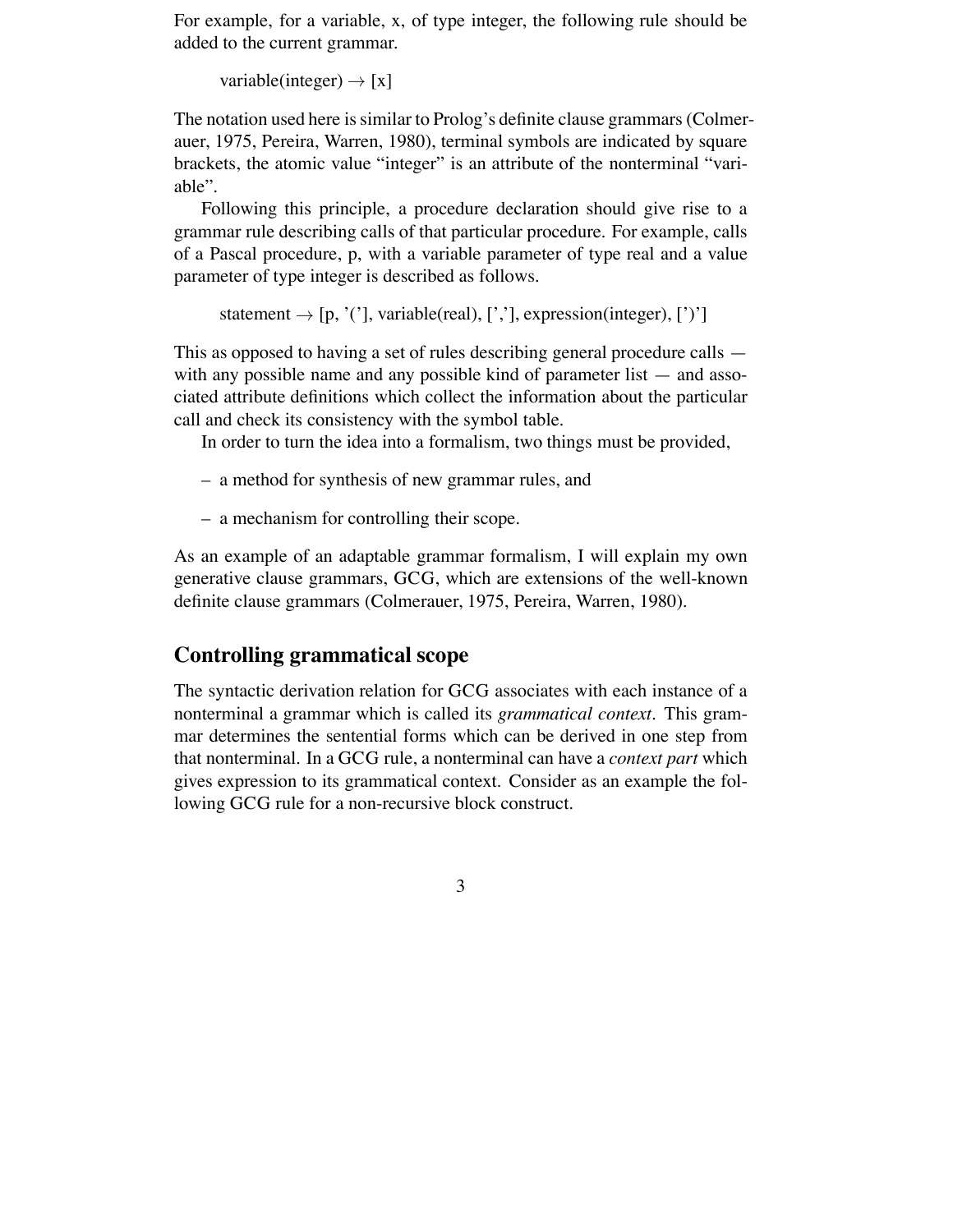```
statement in *context \rightarrow[declare], declarations(*news),
     [begin]statements in *news & *context,
     [end].
```
The asterisks indicate grammar variables, the "in" symbol connects nonterminals with their context parts.

 $G$ , includes this rule. When the rule is applied to expand the nonterminal, the variable \*context will refer to  $G$ . The declaration part is expected to generate an additional set of grammar rules,  $N$ , which henceforth is bound to the then the value of the expression, \*news  $\&$  \*context, which is the union of N and  $G$ . A formal definition is given in appendix A. Consider, now, a nonterminal, "statement" whose grammatical context, variable, \*news. (The omitted context part for the declarations defaults to the current, i.e.,  $*$  context). The grammatical context for the body statements is

#### **Synthesizing new grammar rules**

Buhrsteyn (1990) shows a notation based on Yacc's, (Johnson, 1975). The GCG formalism inherits its notation from its underlying logic programming framework. Consider as an example the following rule for variable declarations.

```
\text{declaration}(*use-var) \rightarrow*use-var = (variable(*type) \rightarrow [*id]).
where
      [var], identifier(*id), [:], type(*type)
```
In an application of this rule, the variables  $\ddot{\text{ } }$  and  $\ddot{\text{ } }$  type will be instantiated to suitable terms which, then, serve as parts of the generated grammar rule. For example, in the derivation of the declaration,

var x: integer,

variables needed in the new rule is explained later). The *where* notation makes the grammar variable \*id is assigned the value "x" and \*type the value "integer". (How we distinguish between such meta-variables and possible new it possible to extract textually large attribute expressions and place them below the grammar rule.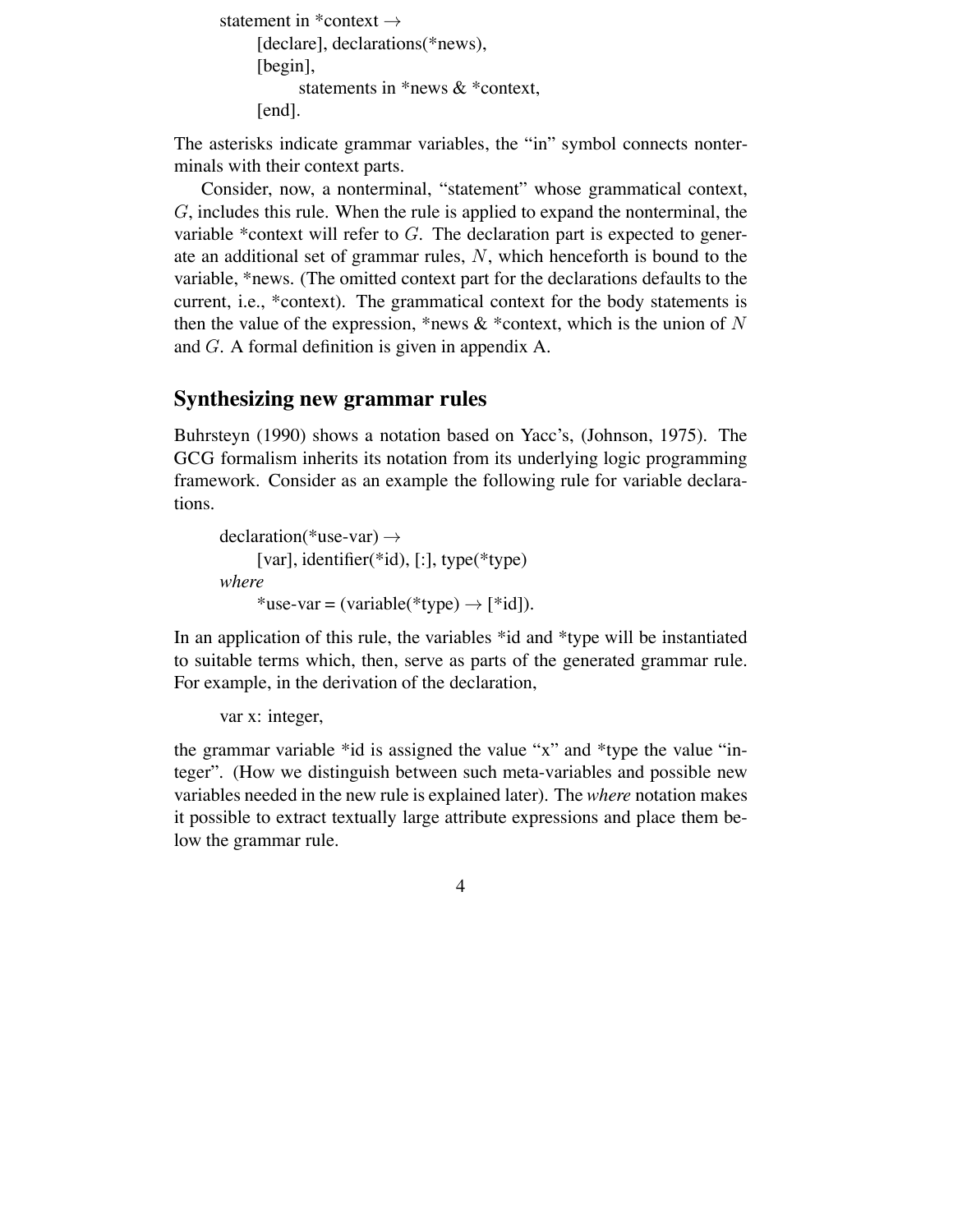### **The effect of the adaptable principle**

The basic idea is that grammatical context is made an explicit data object open for modification, e.g., by extension with new rules. This way, we may write grammars which extract the contents of declarations, arrange it into new grammar rules which become valid in the scope of the declarations. Hence there is no need to attach any additional context restrictions to the grammar rule. In the body of a block everything is generated freely, perhaps supplied by yet other, locally generated grammar rules.

Above, the principle was applied to simple variables. We can continue with types. The declaration of a record type for, say, complex numbers, generates the grammar rules which so to speak brings the type into existence.

```
type(complex) \rightarrow [complex].variable(real) \rightarrow variable(complex), ['.', re].
variable(real) \rightarrow variable(complex), ['.', im].
```
The first rule giving the type identifier makes it possible to declare variables of complex type, the two latter for accessing the fields of such variables. The last rule, for example, states that anywhere (in its scope, of course) that a real number variable is expected, a complex number variable followed by "dotim" is allowed.

If, furthermore, the language at hand allows the declaration of new operators, a declaration of an operator for complex multiplication could give rise the following rule.

 $expression(complex) \rightarrow expression(complex), [*], expression(complex).$ 

The rules for the declarations which generate these rules are found in appendix B.

which seems more natural with respect to the way we *use* declarations in pro-As mentioned above, the principle of adaptable grammars reduces the need for the often quite heavy context conditions which  $-$  under the name of static semantics  $-$  otherwise is a burden on syntax descriptions for programming languages. There is also a conceptual advantage in the approach gramming languages. Whenever a programmer has got used to a program package for complex arithmetic he can think of complex numbers as being an integral part of the programming language  $\sim$  equal to integers and booleans.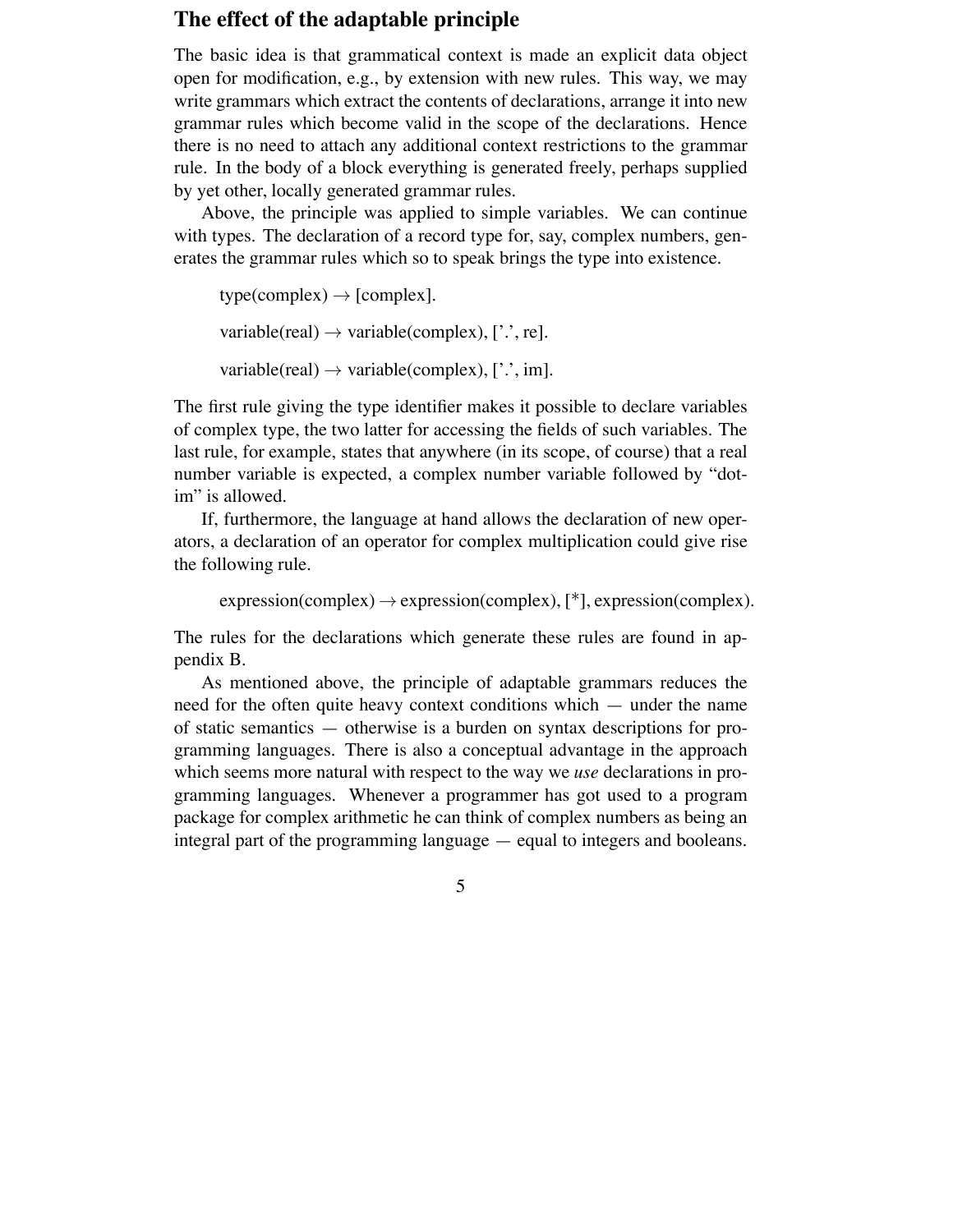The idea looks captivating when applied to declarations as shown, however, there are other context-dependent issues of programming language syntax which are more problematic to express this way. We return to this in section 3.

## **2 Approaches to adaptable syntax**

The following survey is based on my personal search for work related to my own.

report (Naur, ed., 1960), e.g., "... [declarations] automatically introduce a The first to describe the idea of extending the grammar in order to model declarations seems to be A.C. di Forini (1963). The approach is motivated by the (at the time) lack of a formal definition method for the full syntax of programming languages as well as by interest in conceptual aspects. To support the viewpoint, di Forini gives citations from the original Algol 60 new level of nomenclature". The paper gives no suggestion for a grammatical formalism or a notation, but it is very clearly written and may still provide valuable insight to the present-day reader.

In 1970, B. Wegbreit introduced a class of extensible context-free grammars, ECF's, in order to describe his extensible programming system ECL, (Wegbreit, 1970). An ECF consists of a context-free grammar and an associated finite state machine. The finite state machine analyzes the source text in parallel with the normal parsing, and whenever a pattern has been recognized as a grammar rule (which have to be enclosed in special brackets), it can be either added to or deleted from the grammar. Whether addition or deletion meant, is indicated using either an arrow or a crossed out arrow between the left and right hand sides of the grammar rule in the source text. However, the applications of ECF are rather limited; I will come back to this in section 3.

which is a monstrous device based on the  $\lambda$ -calculus. Also here, the current Hanford and Jones (1973) have suggested a concept of dynamic syntax set of valid rules is intended to be a data object open for modification. Unfortunately the approach is not given a proper formalization or accompanied with an appropriate notation. Therefore it is difficult to compare it with other approaches and the authors do not seem to have continued with the idea.

Yet another approach is Mason's (1984, 1987) dynamic template translators, DDT's, which can be seen as a generalization of Wegbreit's approach. A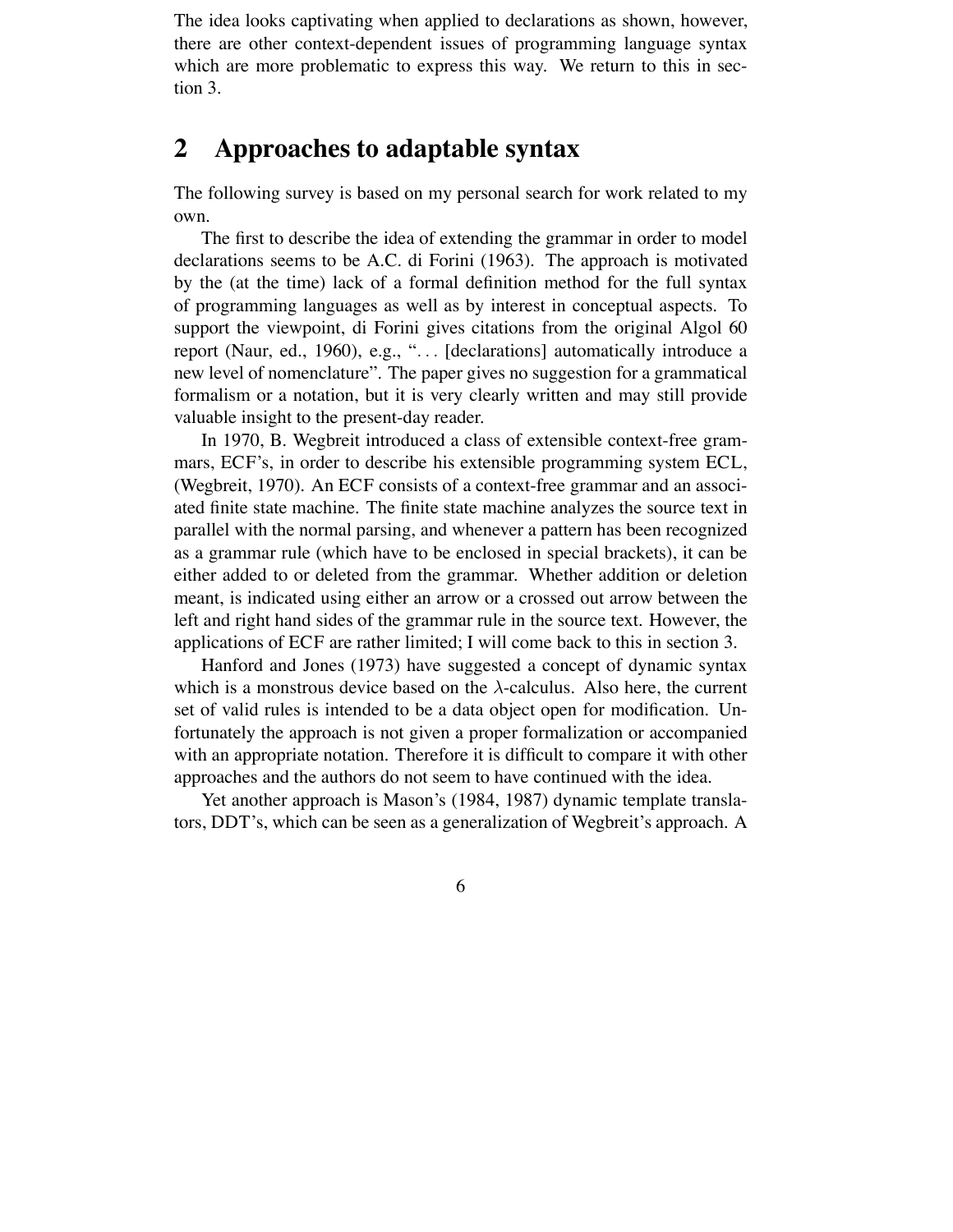DDT is basically a syntax-directed translation scheme which may have sideeffects on itself. The language determined by a DDT is defined operationally in terms of an extended shift-reduce algorithm.

The first of my own published papers on these matters, (Christiansen, 1985), introduces an extension of attribute grammars which in their essence are equal to the generative clause grammars described here. A distinguished attribute is used for passing grammar objects around and the derivation relation is defined relative to these attributes. Furthermore, it is shown that these grammars also can express similarly adaptable semantics. The report (Christiansen, 1988) gives a more thorough treatment of these grammars. Buhrsteyn's recent approach, (Buhrsteyn, 1990) seems closely related. His modifiable grammars are also extensions of attribute grammars such that the general attribute mechanism can be used to extract the contents of declarations and put it together to form new rules. However, with respect to modifying the grammar, the approach is more related to Wegbreit's and Mason's, the syntax analyzer can add new rules to the grammar as a side-effect while scanning the program from left to right. This as opposed to our functional style of grammar adaptation.

In (Christiansen, 1986), the problems involved in adapting traditional parsing methods to languages defined by such grammars are discussed. However, no general solutions are given, the main problem seems to be that parsing tables are global properties of a grammar. This means that adding a single rule to a grammar may lead to a re-construction of the entire parsing table, or worse, that the  $LL(1)$  or  $LALR(1)$  or whatever property is relevant, is destroyed. However, it is worth mentioning here the recent work by Heering, Klint, and Rekers (1989) on incremental generation of parsing tables which looks quite promising. It will also be interesting to see the methods applied in the announced, forthcoming papers about Buhrsteyn's translator generator.

a Prolog clause such that each rule can be compiled one at a time.<sup>2</sup> The price The recent work on generative clause grammars described in this paper has lead to an implementation in Prolog and a notational improvement compared with my earlier work referenced above. The implementation is based on a straightforward generalization of the implementation method used for definite clause grammars (see, e.g., Clocksin, Mellish, 1987). Here there is a one-to-one correspondence between a grammar rule and its compilation into

h

<sup>&</sup>lt;sup>2</sup>Some additional techniques are needed in order to represent the resulting hierarchies of programs in a common program space, see (Christiansen, 1990).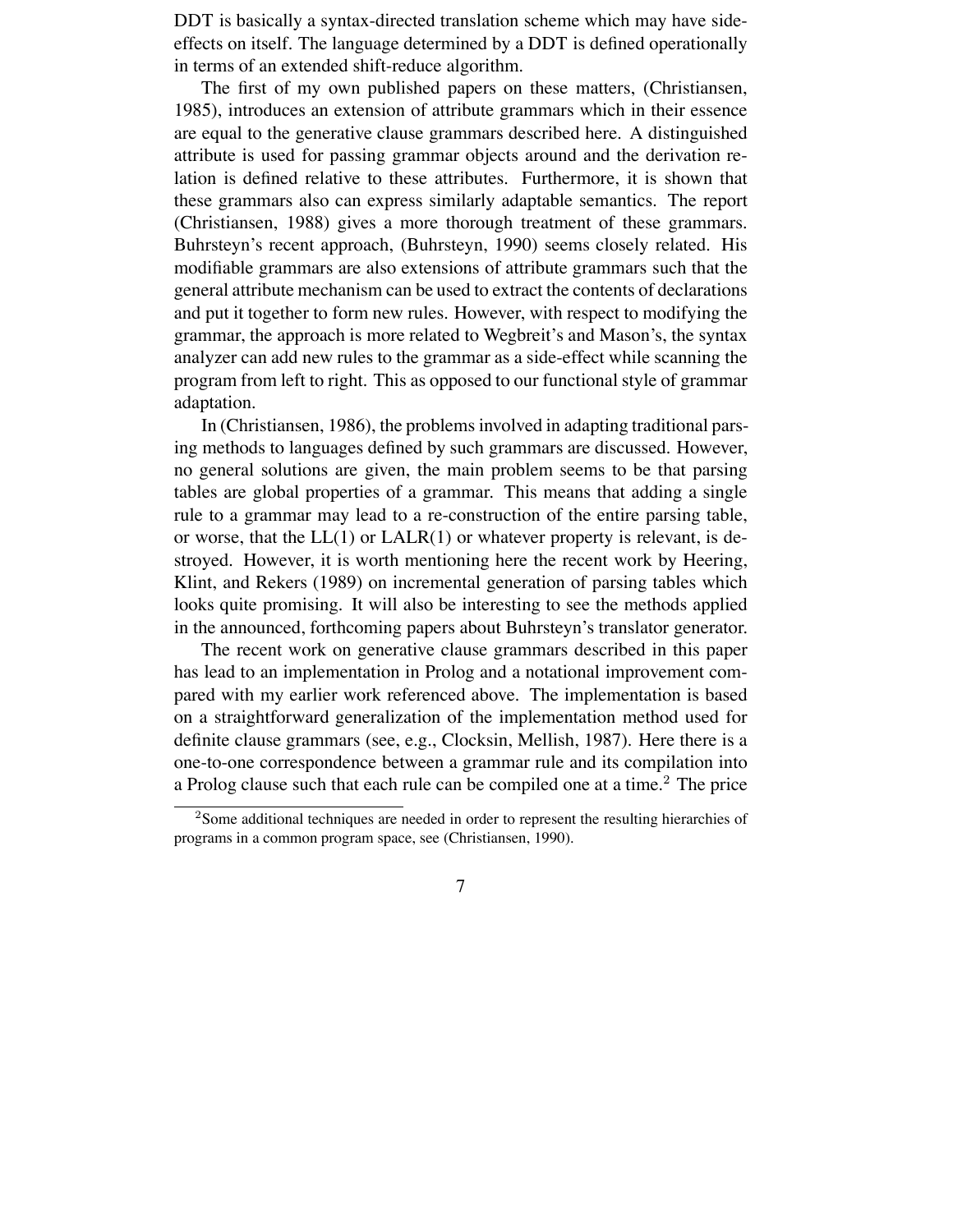to be paid, on the other hand, is a large amount of backtracking and a potentiality for infinite loops. Interested readers are welcome to write to the present author for a copy of source text of the GCG implementation.

Since the very beginning of computer science there have been an interest in extensible languages and various sorts of generators of language processors. In this survey, I have concentrated on grammatical formalisms based on extensibility and generation of new rules. Readers interested in the mentioned, related subjects are referred to the existing bibliographies and surveys on these matters. Just to mention a few, I can refer to the following. Extensible languages: Solntseff, Yezerski (1974), Layzell (1985). Generator systems based on attribute grammars: Deransart, Jourdan, Lorho (1988).

Finally, it should be made very clear that adaptable grammars cannot describe any language which cannot be described by a conventional grammar. It is possible to write down a definite clause grammar which is able to simulate any generative clause grammar. It is based on a context-free grammar which can derive any string, generative clause grammars are passed around as attributes and the GCG derivation relation is encoded as a context condition.

Similar constructions are possible in other kinds of grammars, e.g., attribute grammars (Knuth, 1968) or two-level grammars (van Wijngaarden et al., 1975). Actually, the three mentioned "traditional" types of grammars are equivalent. Deransart, Maluszynski (1985) showed that definite clause grammars and attribute grammars can be considered notational variations over the same thing; Dembinski and Maluszynski (1978) has described the transformation of attribute grammars into two-level grammars that generate the same languages and vice versa.

### **3 Difficultiesin the adaptable grammar approach**

We have seen that some contextual issues in programming language syntax can be handled quite nicely by adaptable grammars. There are other, more problematic aspects which I will discuss in the following.

#### **Removing rules at block exit**

It seems quite obvious that a grammar formalism for programming languages possess a natural way for describing locality of declarations in block struc-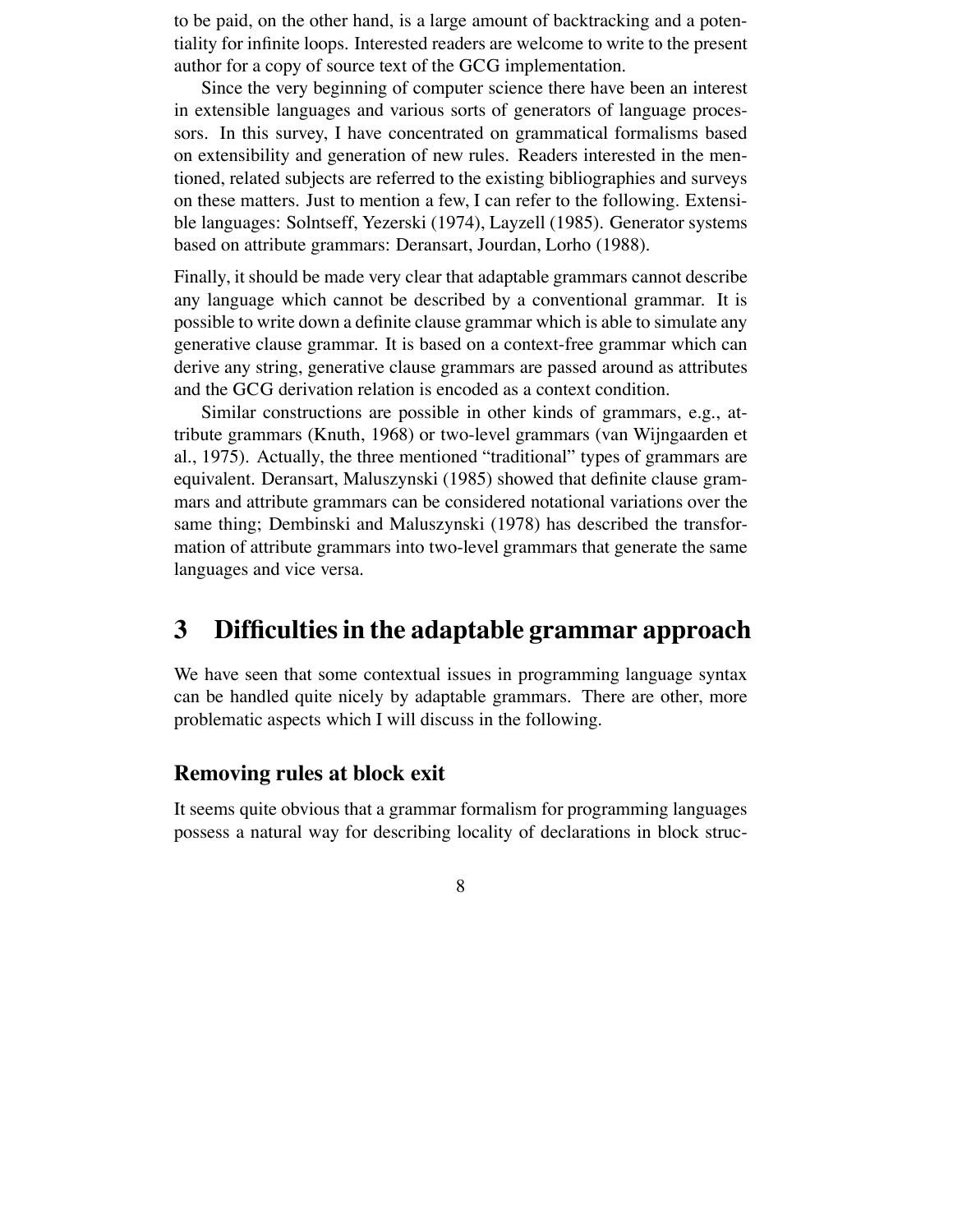tured languages. However, this is not true for several proposals for adaptable grammars.

In Wegbreit's ECF's and the suggestion of Buhrsteyn, the grammar is a state which develops while the source program is scanned from left to right. Rules generated from declarations can be added during this process but neither of the systems has a way of marking rules for automatic removal when the block's final "end" is reached. It should be noted, however, that the ECF's are developed for describing one particular system and are not intended as a general descriptive tool.

Mason's DDT's are similar in their treatment of the grammar as a state. Here, translation rules may have side-effects on the current DDT. The rules to be removed can be encoded in a rule describing the derivation of the block's "end"; i.e., a rule which expands nonterminal END to terminal "end" and whose side-effect is to take out the rules. It is a quite tricky construction  $$ and it is even more trickier to arrange these clean-up rules in order to avoid confusion in the case of nested blocks.

The context-dependencies around nested blocks follow the phrase structure and not the sequential ordering of the program text. Hence the grammar flow in an adaptable formalism should better follow the phrase structure as it is done in GCG, the context parts attached with each nonterminal can deal out individual grammars to each sub-phrase.

#### **Delayed or indirect declarations**

A "with" statement is an example of a construct which gives access to entities declared somewhere else in the program text. The declaration of a record type for, say, complex numbers, should in an adaptable grammar context give rise to a grammar rule describing the existence of a particular kind of "with" statement.

```
statement in *context \rightarrow*select<sub>1</sub> = (variable(real) \rightarrow [re]),
        *select<sub>2</sub> = (variable(real) \rightarrow [im]).
               statement in [*select<sub>1</sub>, *select<sub>2</sub>] \& *context,
where
       [with], variable(complex), \lceil \text{do} \rceil,
```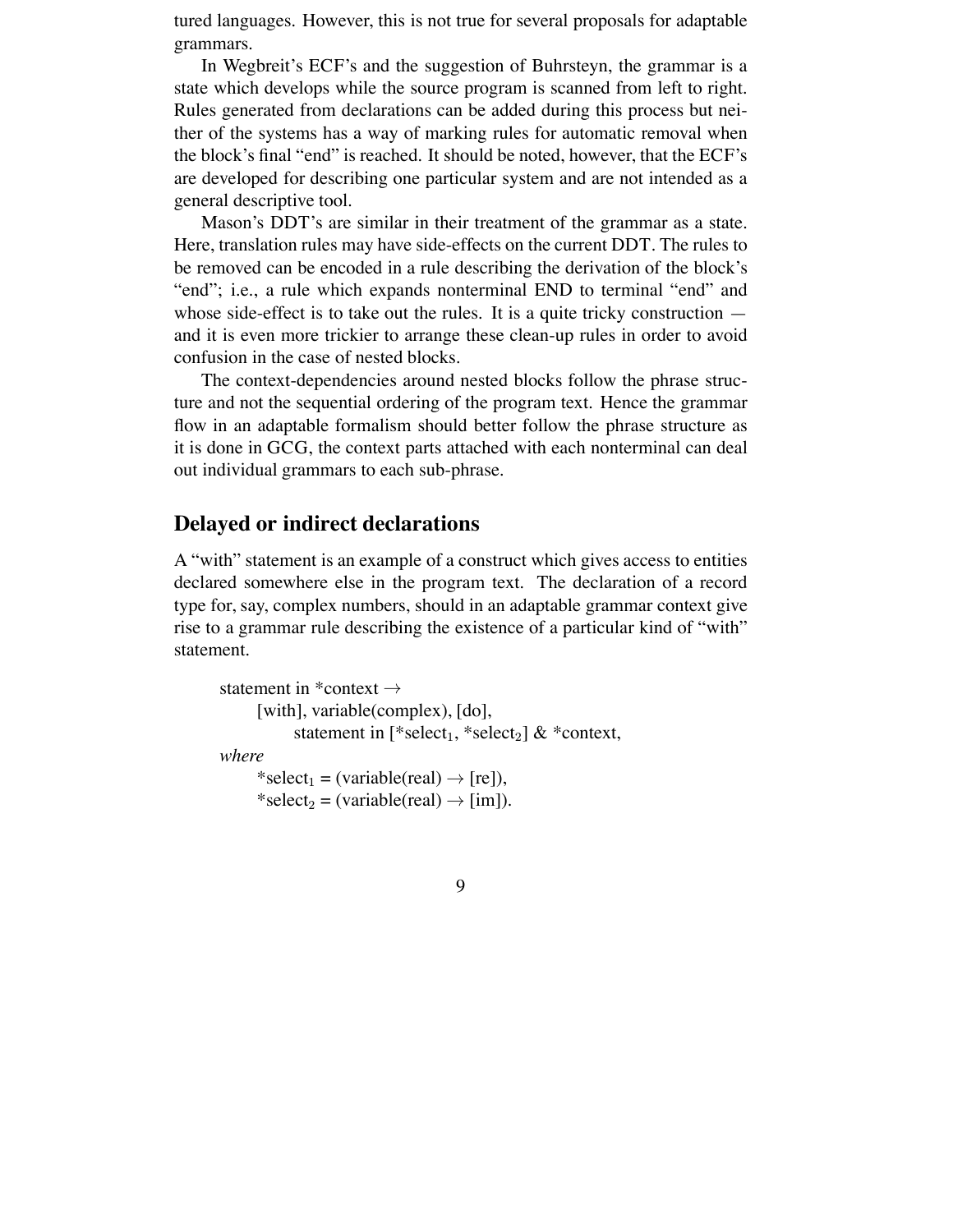The problem is the notation to be used in the rule for the type declaration. Here we will have variables referring to information extracted from the declaration text as well as indications of variables to serve as such in the generated rule. If, furthermore, the rules for field selection needed variables of their own, yet another level would have been introduced.

Such problems are well-known and well-understood in the field of metaprogramming in logic (e.g., Bowen, Kowalski, 1982, Hill, Lloyd, 1988, Christiansen, 1990). It appears that a distinction between the different levels of variables is needed, otherwise the soundness of the formalism breaks down (Bowen, Kowalski, 1982).

 $GCG$  (and earlier work, Christiansen, 1985) is the only approach to adaptive grammars which to my knowledge has addressed the description of indirect declaration mechanisms. The notation used in GCG is inspired by the referenced work in logic programming. It is given in definition 2 of appendix A and exemplified in the grammar rule for record declarations in appendix B. Module declarations and generics as in Ada can be described in a similar way.

#### **Recursive declarations**

No known, adaptable grammars provide a satisfactory treatment of recursive declarations. Intuitively, the following GCG rule for a block with recursive declarations looks quite reasonable.

```
statement in *context \rightarrow[decare, recursively],declarations(*news) in *news & *context,
    [begin]statements in *news & *context,
    [end].
```
However, this rule specifies much more than we want in that  $*$  news according to the formal definition can contain strange creatures capable of generating themselves.

In the implemented version of  $GCG$ , recursion is handled by a little hack in the shape of a multi-pass operator which makes it possible to analyze the same part of the input twice with two different grammars. In the first pass, we use a grammar extension which accepts as a statement anything which looks like a procedure call and so forth for other categories of declarations.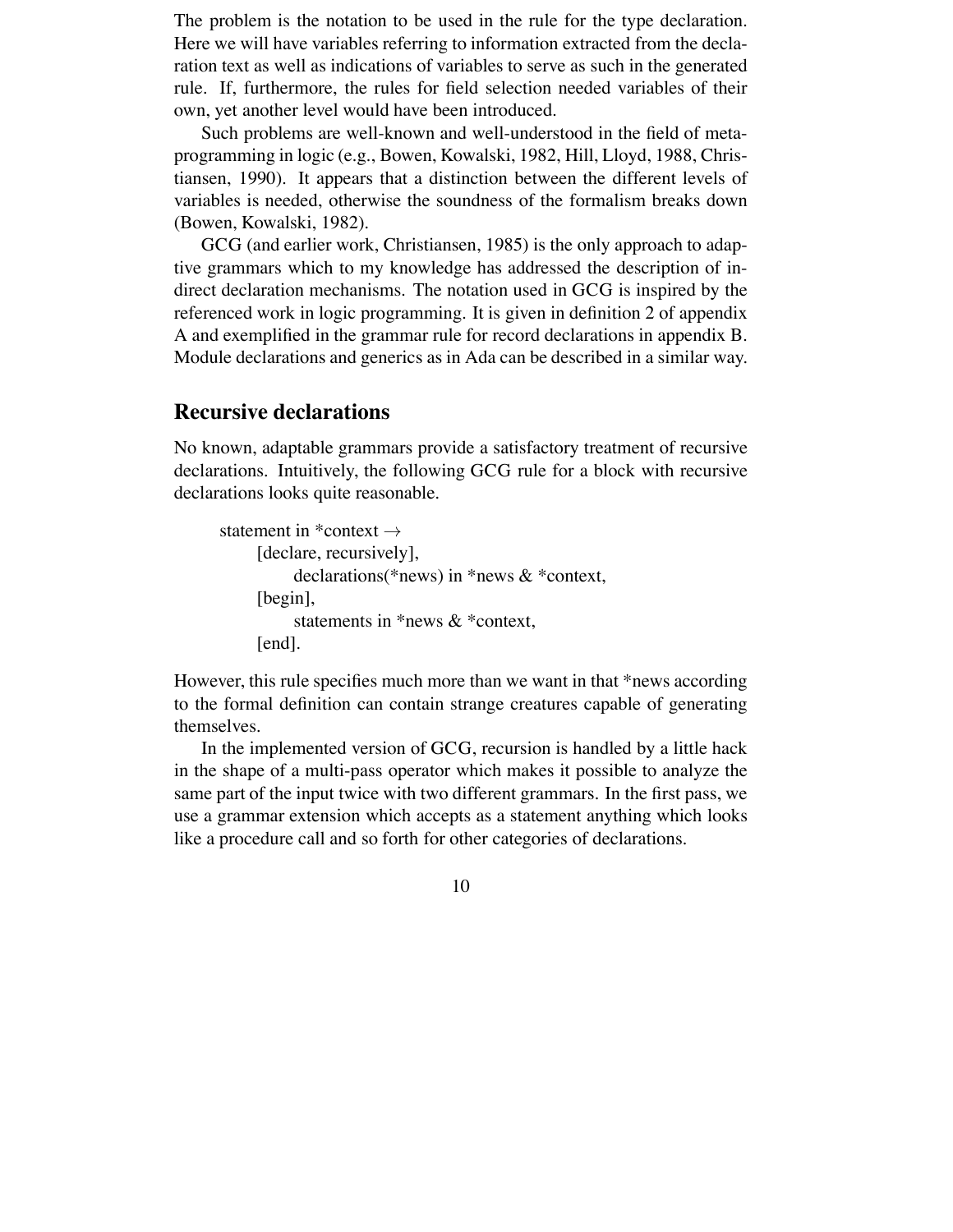GCG's provide thus no satisfactory solution; none of the other, referenced approaches to adaptable grammars have tried to cope with recursion.

## **Visibility**

In most languages, the declaration of a variable, x, disables any other variable declared in a surrounding scope with that name. Similarly, if a variable name coincides with the field of a record type or an element of a user-defined scalar type as in Pascal, some adjustment is needed. In general, we talk about the visibility of a declaration and each language has its rules of visibility. The design of visibility rules for real programming languages is very difficult and the rules are often quite complicated. Here we may refer to the problems in the design of the Pascal language (cf. Welsh, Sneeringer, Hoare, 1977) or to the visibility rules of Ada (U.S. Dept. Defence, 1983).

In an attribute grammar, information about declared constructs is stored in a symbol table. A symbol table is a structure, and the visibility rules can be implemented in the functions which access this structure. In the adaptable grammar approach, we made an effort to get rid of the symbol table in favour of a more homogeneous representation. Here the declared concepts lie in a collection  $\overline{\phantom{a}}$  in principle something as unstructured as a set  $\overline{\phantom{a}}$  of grammar rules. This implies that we have no counterpart to the symbol table access functions, disabling certain grammar rules must be done as set operations. Of course it is possible to specify such operations, but there is a real hard problem in devising the proper, descriptive notation.

Neither GCG nor any other adaptive grammars are sufficient at this point. In the implemented version of GCG, a few Prolog hacks can compensate a little. The readers familiar with Prolog will recognize how the following grammar rule disables any previous grammar rule concerned with variables named x.

variable(\*type)  $\rightarrow$  [x], !, {\*type = integer}

However, it should be made clear that such tricks by no means constitute a general method for expressing visibility rules.

Currently, our group is working on a GCG for Ada which should represent a reasonable test case concerned with visibility rules.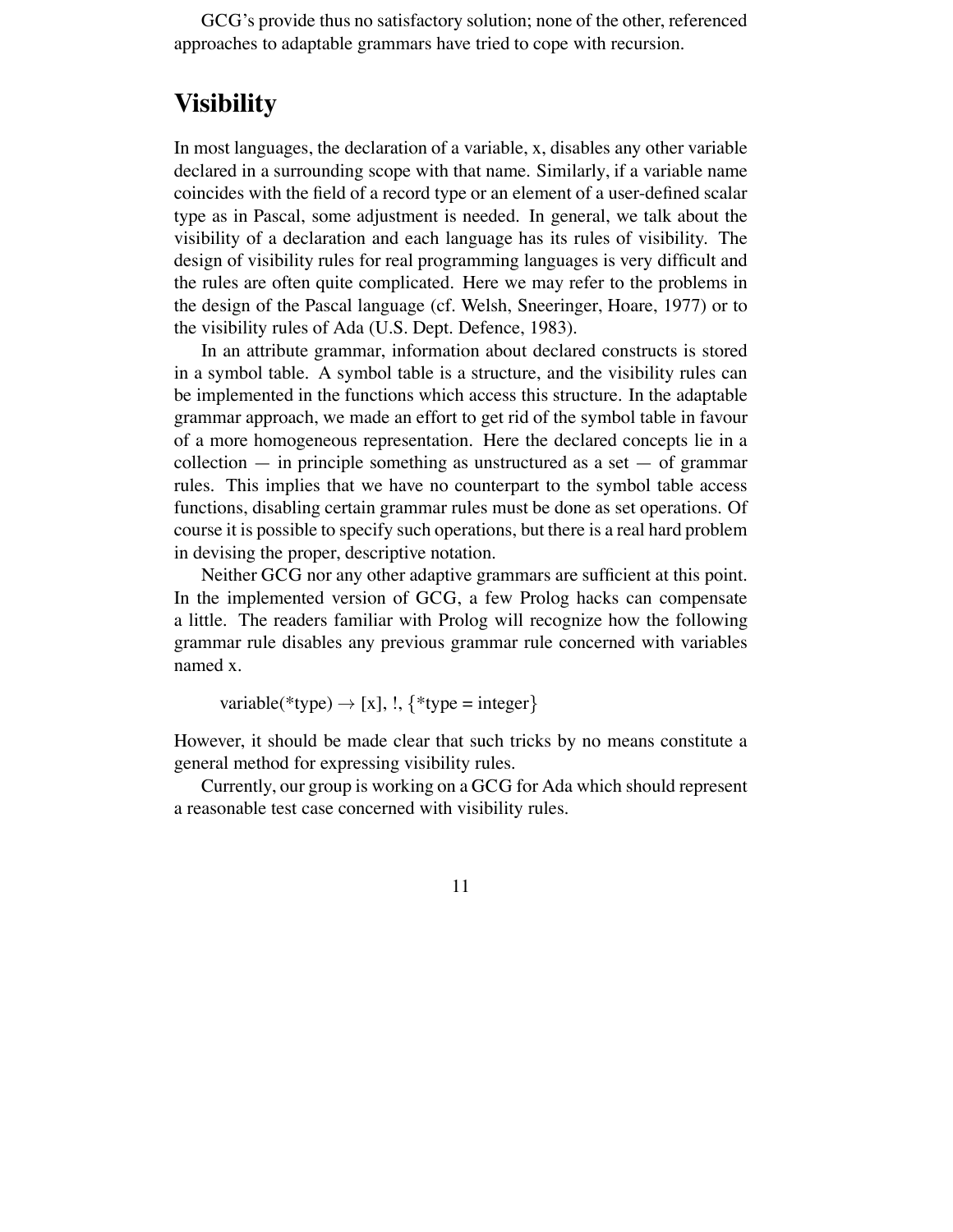### **Preventing multiple declarations**

In most languages, the following sequence of declarations is illegal.

integer  $x$ ; real x;

We may cite the Revised Algol 60 Report (Naur, ed., 1963): "No identifier may be declared more than once in any one block head". The idea in the adaptable grammar approach is that a piece of program text, e.g., the one shown above, can be generated freely from the current set of grammar rules, which, however, may change for different sub-phrases. Taking the full consequence of the adaptable principle amounts to having one grammar rule for each possible variable name  $-$  and arrange the grammar rules for declarations such that the first declaration will result in a removal of the rule for the name x. And some additional fiddling for making x available again inside procedure declarations.

The only feasible solution here seems to go back to the traditional way, over-general grammar rules with additional context constraints (sic!). The rule for blocks should, then, include an overall judgement of the grammar synthesized from the declarations.

### **Error handling**

A compiler designed on the background of an attribute grammar provides explanatory error messages such as the following.

```
Undeclared variable: X
```
discussed in the present paper, there is no rule at all to match the offending X, The offending token matches the context-free part of a grammar rule and the error is exposed by the context constraint. In an adaptable grammar of the sort so the only possible message is something of the following sort.

```
Misplaced token: X
```
Or as my Prolog implementation of GCG arrogantly states it: "no".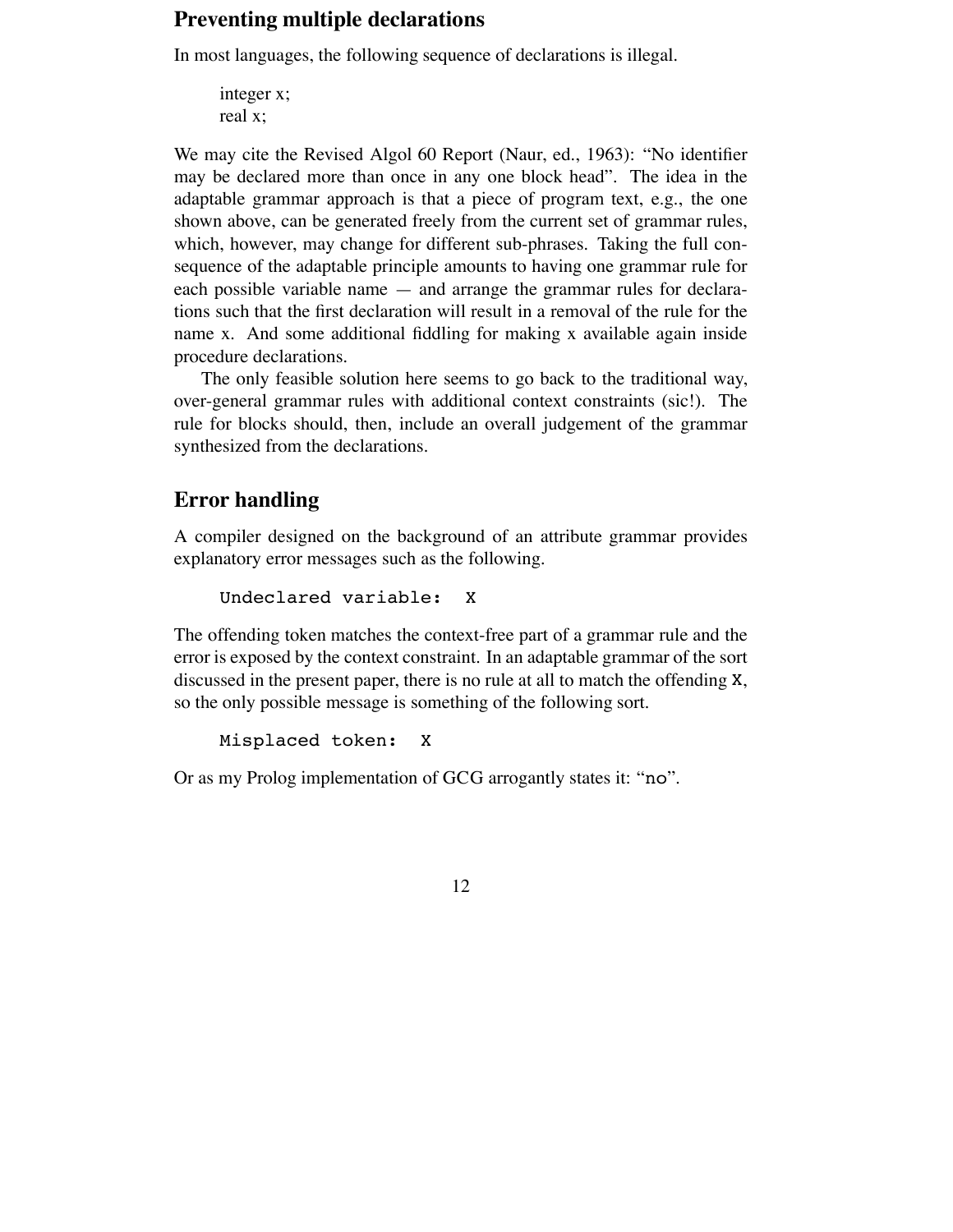### **4 Summary and some final remarks**

The idea of programming language grammars able to adapt themselves to different scopes of a program text has been around for nearly thirty years. The principle is intuitively appealing, each declared concept in a program is captured by individually generated grammar rules and is thus treated similarly to any predefined concept in the language. In a given scope of the program the legal phrases are generated freely from the current set of grammar rules. Hence we eliminate some of those context constraints which otherwise are referred to as static semantics. The processing of declarations, on the other hand, filtering out their declarative contents, is similar to how it is done in an attribute grammar.

no proposed, adaptable grammar formalism can do it in a sufficient way. $^3$  As However, not all aspects of programming language syntax are described easily this way. Some suggested formalisms cannot even handle usually nested scopes. Recursive declarations and visibility rules are difficult to handle and a basis for developing production-quality compilers, there are also problems concerned with the quality of error messages and in the incremental construction of parsing tables.

For theoretical studies of programming languages and their use the approach seems quite feasible. Systems like the one reported to be under development by Buhrsteyn or my GCG implementation in Prolog, may serve as powerful research and prototyping environments. In such cases we often prefer to ignore difficult items such as visibility rules.

One of my motivations for writing this paper was a dispute about the relevance of the notion of "static semantics", (Meek, 1990). I will conclude by showing another phenomenon which might be called "dynamic syntax". Consider the following Lisp program.

$$
\begin{array}{c}\n\text{(propen (if (read) (defun f () nil) nil)}\\
\text{(f))}\n\end{array}
$$

Whether the sub-phrase " $(f)$ " is legal or not depends on the execution of the program. I.e., the context-dependent syntax is given by the dynamic semantics. Where does syntax end and semantics begin? One view might be that the meaning of a declaration, its semantics, is the creation of new syntactic

 $3$ On the other hand, these things are also difficult when using attribute grammars!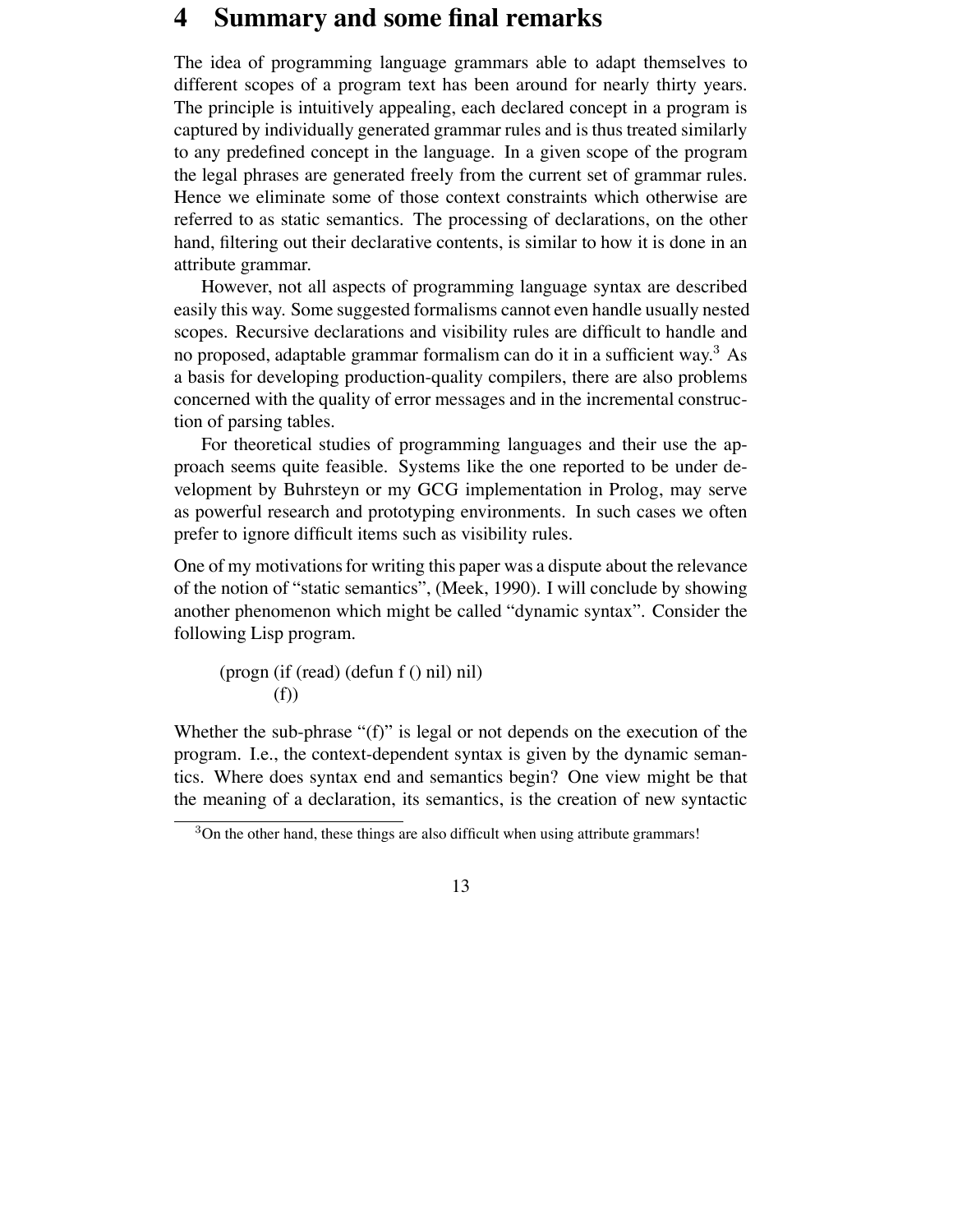and semantic potentiality. Syntax is concerned with the forms in the language, whether they be defined in the reference manual or in the declarations in a program text. The semantics associated with program statements has to do with the intended computation. And this seems also to be the inherent viewpoint in the various approaches to adaptable grammars.

### **Appendix A. Formal definition of GCG's**

tactic derivation relation. The *where*-notation, the omission of "obvious" conered in the definition below. The usual Prolog concepts of *constants*, vari*ables, functors, terms, and ground terms* will be assumed (see, e.g., Clocksin, Here we give formal definitions of generative clause grammars and their syntext parts, and the ampersand function symbol are syntactic sugar not consid-Mellish, 1987).

**Definition 1.** A *contexted nonterminal* is a term of the form

*non* in *context*.

The subterms, non and context, are called nonterminal and context parts, respectively.

A *generative clause grammar rule* is a term of the form

 $cn \rightarrow item_1, \ldots, item_n$ 

where *cn* is a contexted nonterminal. An *item* is either

 $-$  a contexted nonterminal,

 $-$  a list of *terminal symbols*,  $[a_1, \ldots, a_m]$ , or

 $-$  *embedded code* which is a term enclosed in curly brackets,  $\{ \ldots \}.$ 

A *generative clause grammar* is a list of generative clause grammar rules.  $\Box$ 

The examples in this paper do not show examples of embedded code. Embedded code makes it possible to apply the full computational power of the Prolog language for evaluating attributes or grammatical contexts  $(!)$ ; the notation for and the meaning of embedded code is the same as for definite clause grammars (Clocksin, Mellish, 1987). The view of grammars as lists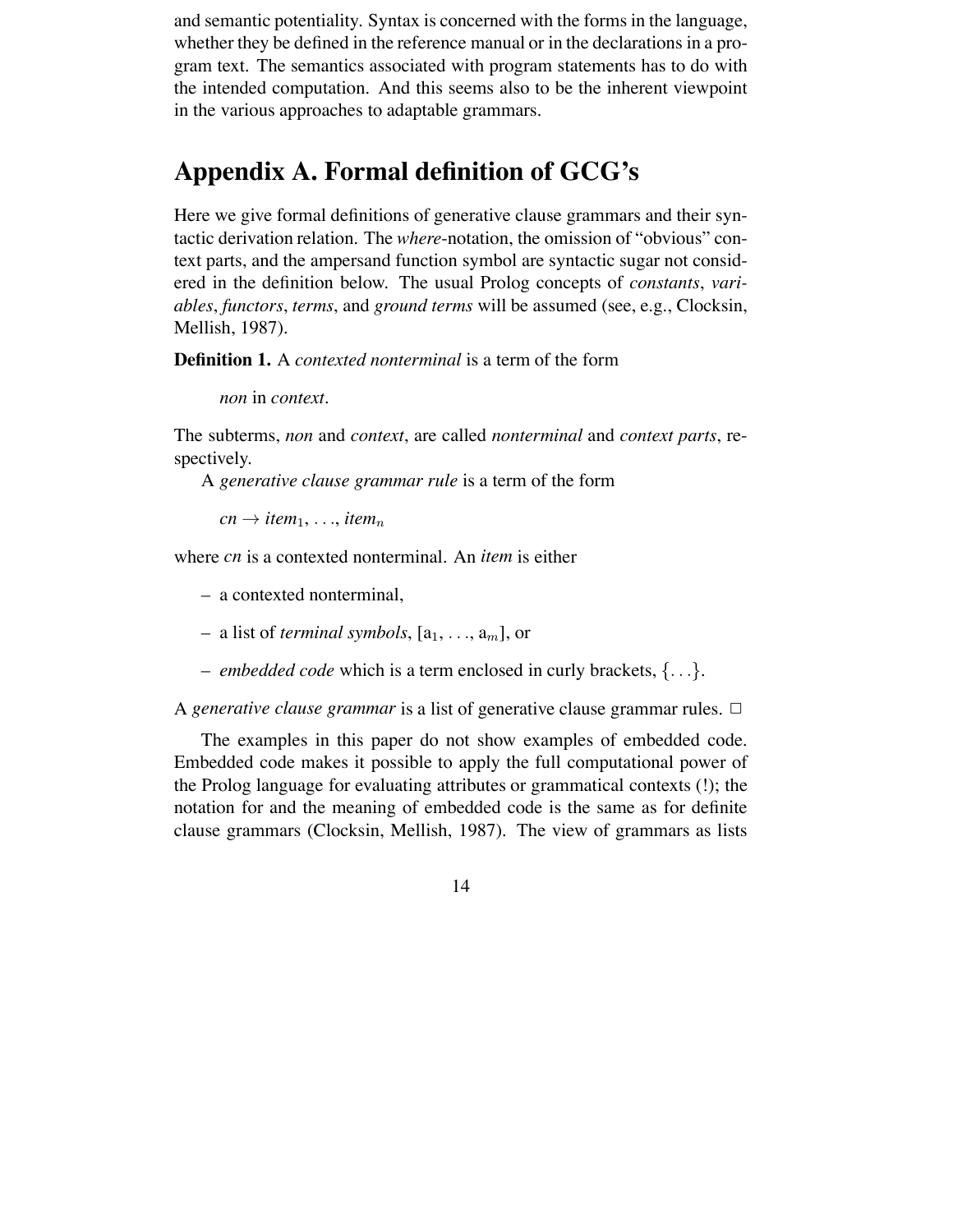of rules  $-$  as opposed to sets  $-$  simplifies the representation of grammars within themselves.

bijective function,  $V$ , from constants to variables. The binding time for a variable symbol  $-$  or its level of generation  $-$  is indicated by the number of prefixing asterisks. A variable in a rule is denoted, say,  $*x$ , whereas a piece of text which stands for a "future" variable in a rule being generated appears, e.g., as \*\* $x$ . An example is shown in appendix B. The precise meaning is defined as follows; we assume the existence of a

**Definition 2** The *syntactic denotation function* is the partial function, D, from the set of ground terms to the set of terms defined inductively as follows.

$$
\mathcal{D}[[c]] = c, \text{ for any constant, } c,
$$
  
\n
$$
\mathcal{D}[[*c]] = \mathcal{V}[[c]], \text{ for any constant, } c,
$$
  
\n
$$
\mathcal{D}[[*^nc]] = {}^{*n-1}c, \text{ for any constant, } c, \text{ and } n > 1,
$$
  
\n
$$
\mathcal{D}[[f(t_1, ..., t_n)]] = f(\mathcal{D}[[t_1]], ..., \mathcal{D}[[t_n]], f \text{ different from unary *}.
$$

Whenever  $D[$   $t]$  =  $t'$ , we say that  $t$  *denotes*  $t'$ .  $\Box$ 

 $\epsilon$  is the empty string. We assume the presence of a global Prolog program, ". denotes construction and concatenation of strings of grammar symbols, BASIS, giving the meaning of predicates applied in embedded code; "-" The syntactic derivation relation is defined as follows. The dot operator, represents the provability relation.

**Definition 3** The syntactic derivation relation,  $\Rightarrow$ , is defined as follows.

- Whenever

*non* in *context*,

is a contexted nonterminal such that *context* denotes a grammar, and this grammar includes a rule which has an instance,

 $\mathit{non}$  in context  $\rightarrow$  *item*<sub>1</sub>, . . . , *item*<sub>n</sub>,

then

*non* in context  $\Rightarrow$  *item*<sub>1</sub>  $\bullet \dots \bullet$  *item*<sub>n</sub>,

- $[a_1, ..., a_m] \Rightarrow a_1 \bullet ... \bullet a_m$
- $-$  {*term*}  $\Rightarrow$  *∈* if and only if BASIS  $\vdash$  *term*.

The reflexive transitive closure of  $\Rightarrow$  is denoted  $\Rightarrow^*$ .  $\Box$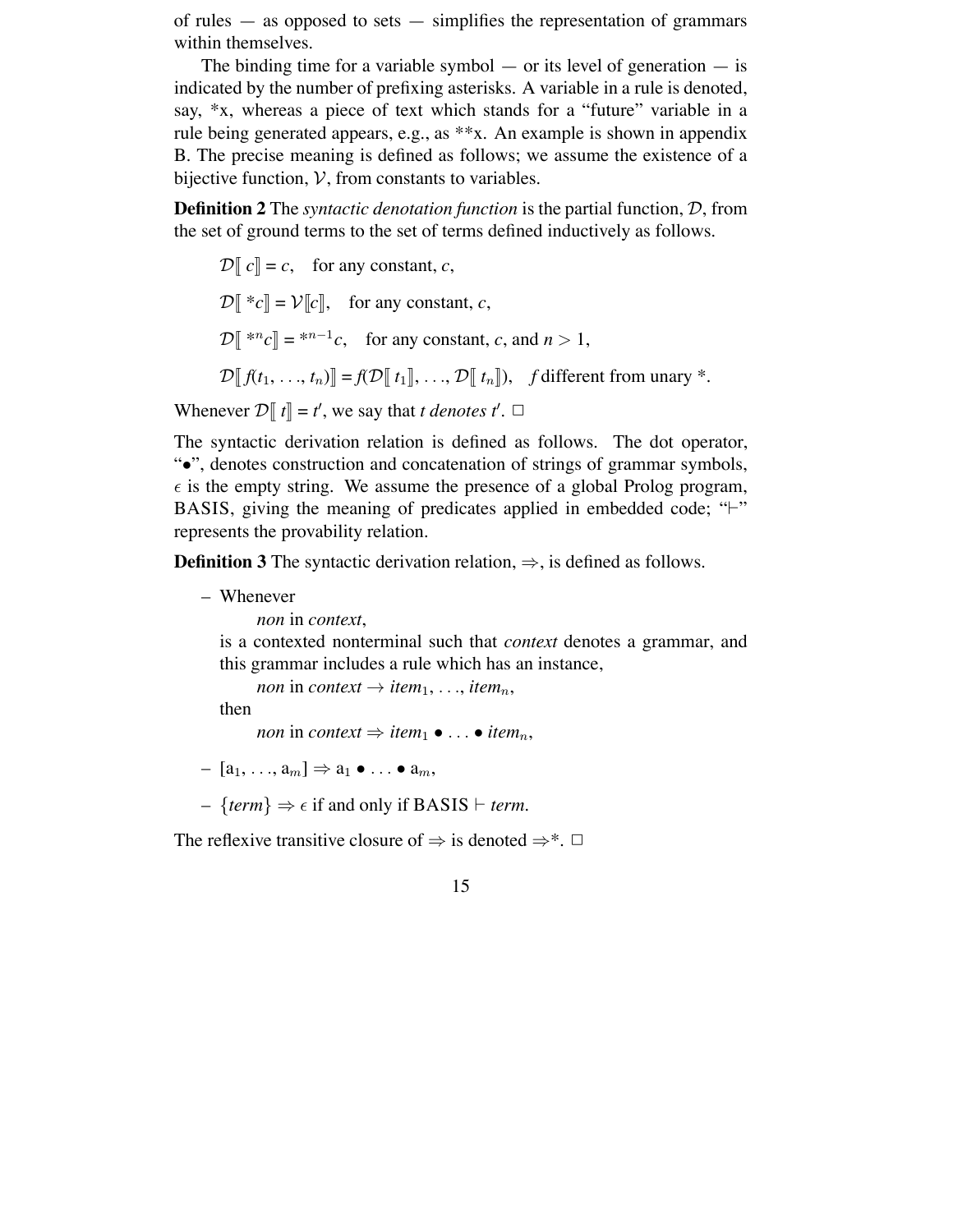## **Appendix B. Examples**

#### **Loops with tagged exit statement.**

```
statement in *context \rightarrowwhere *\text{exit} = (\text{statement} \rightarrow [\text{exit}, * \text{id}]).label(*id), [\cdot],
      [loop],statements in [*exit] \& *context,
      [end, loop]
```
**Declaration of infix operators.** New rules are generated for applying the declared operator, for accessing formal parameters inside the function body, and for function exit.

```
declaration(*fn-call) in *context \rightarrow[function], formal(*par<sub>1</sub>, *par-type<sub>1</sub>), operator(*op),
             formal(*par<sub>2</sub>, *par-type<sub>2</sub>), [:], type(*fn-type), [;],
       statement in [*access-formal<sub>1</sub>, *access-formal<sub>2</sub>, *return]
                                                                     & *context
```
16

*where*

```
*fn-call = (expression(*fn-type) \rightarrow*access-formal<sub>1</sub> = (expression(*par-type<sub>1</sub>) \rightarrow [*par<sub>1</sub>]),
*access-formal<sub>2</sub> = (expression(*par-type<sub>2</sub>) \rightarrow [*par<sub>2</sub>]),
*return = (statement \rightarrow [return], expression(*fn-type)).
                  expression(*par-type<sub>1</sub>),[*op], expression(*par-type<sub>2</sub>),
```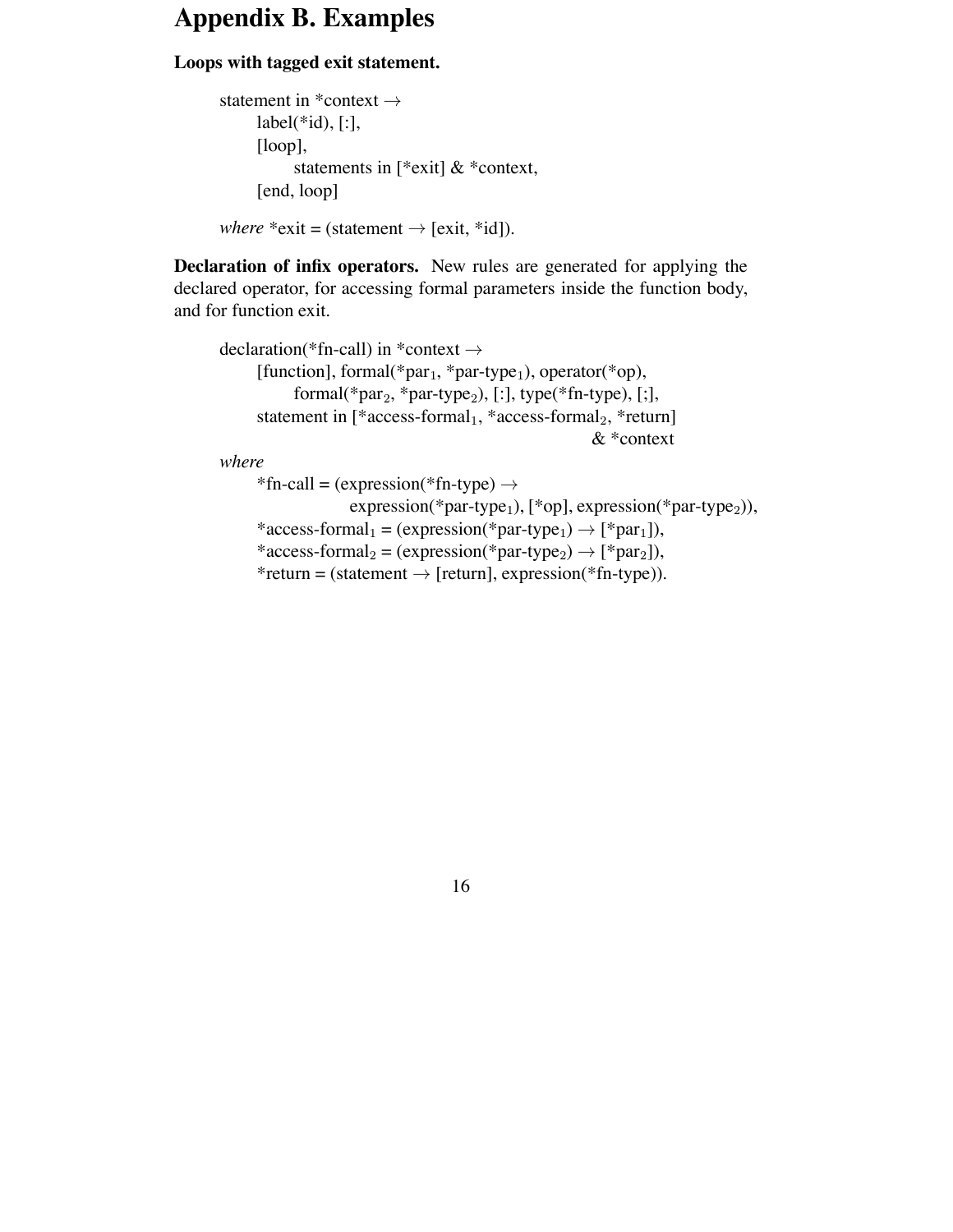**Declaration of record types.** For simplicity we assume that records always have exactly two fields.

```
declaration([*type-rule, *full-select<sub>1</sub>, *full-select<sub>2</sub>, *with-rule]) \rightarrow*type-rule = (type(*new-type) \rightarrow [*new-type]),
       *full-select<sub>1</sub> = (variable(*t<sub>1</sub>) \rightarrow variable(*new-type), ['.', *f<sub>1</sub>])
       *full-select<sub>2</sub> = (variable(*t<sub>2</sub>) \rightarrow variable(*new-type), ['.', *f<sub>2</sub>])
               (statement in **context \rightarrow**select<sub>1</sub> = (variable(*t<sub>1</sub>) \rightarrow [*f<sub>1</sub>]),
                        **select<sub>2</sub> = (variable(*t<sub>2</sub>) \rightarrow [*f<sub>2</sub>])).
               identifier(*f_1), [:], type(*t_1), [;],
               identifier({}^*f_2), [:], type({}^*t_2),
                              statement in [**select<sub>1</sub>, **select<sub>2</sub>] & **context,
where
                where
       [type], identifier(*new-type), [=],
       [record].
       [end]
       *with-rule =[with], variable(*new-type), [do],
```
## **References**

in logic programming. *Logic Programming*, Clark, K.L. and TŁrnlund, S.., Bowen, K.A. and Kowalski, R.A., Amalgamating language and meta-language eds., pp. 153–172, Academic Press, 1982.

Buhrsteyn, B., On the modification of the formal grammar at parse time. Sig*plan Notices*, Vol. 25, No. 5, pp. 117–123, 1990.

*Proc. 18th Hawaii* gramming languages with powerful abstraction mechanisms. *International Conference on System Sciences*, vol. 2, pp. 57–66, 1985. Christiansen, H., Syntax, semantics, and implementation strategies for pro-

Christiansen, H., Recognition of generative languages. Lecture Notes in Computer Science 217, pp. 63–81, Springer-Verlag, 1986.

Christiansen, H., The syntax and semantics of extensible languages. Datalogiske skrifter, no. 14, Roskilde University Centre, 1988.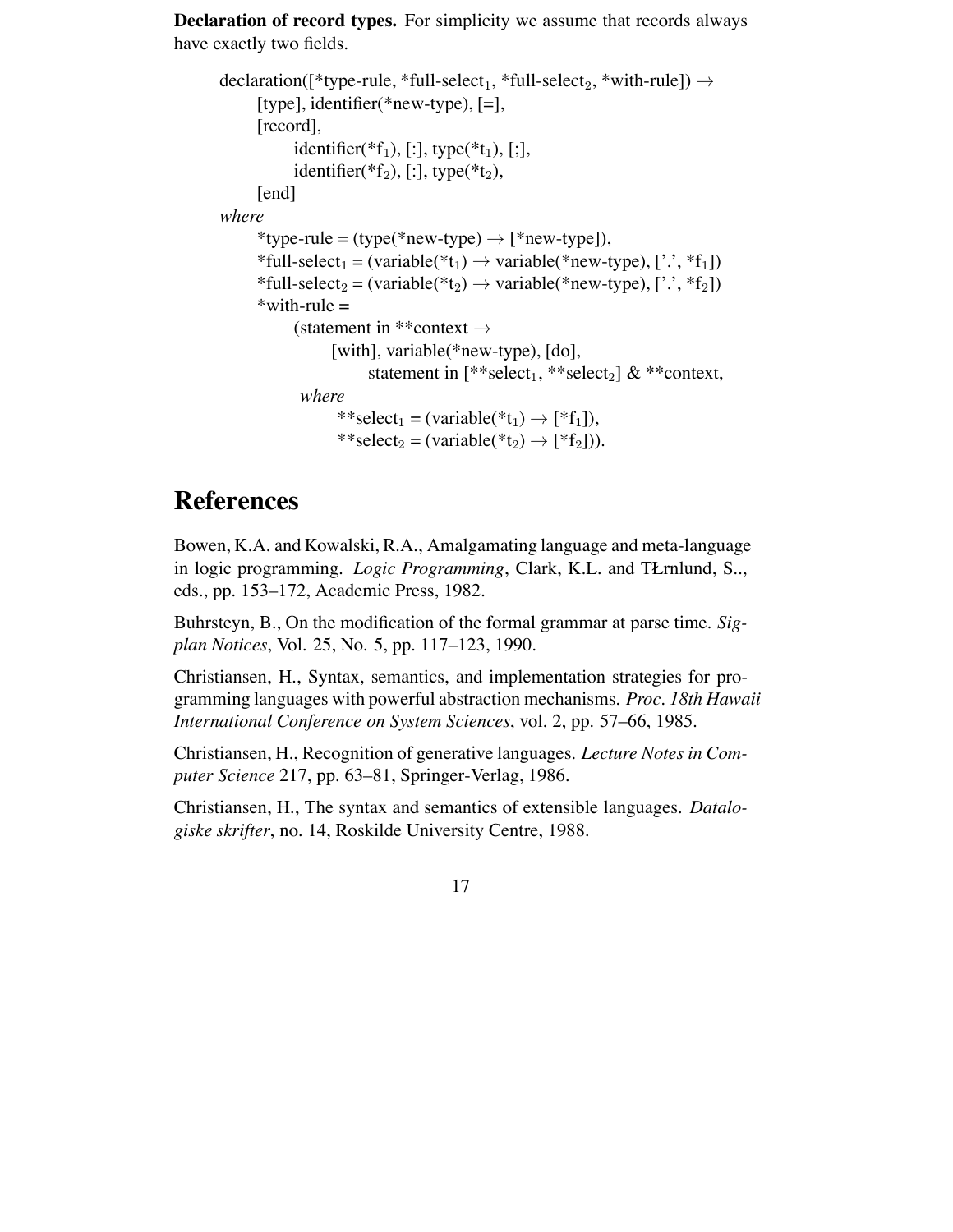*Proc. META 90, Workshop on Meta-Programming in Logic,* Leuven, Belgium, Christiansen, H., Declarative semantics of a meta-programming language. pp. 159–168, 1990.

*Programming in Prolog, Third edition.* Springer-Verlag, 1987.

Colmerauer, A., Les grammaires de metamorphose, Groupe d'Intelligence phosis grammars" in *Lecture Notes in Computer Science* 63, pp. 133–189, Artificielle, Universit de Marseilles-Luminy, 1975. Appears as ""Metamor-Springer-Verlag, 1978.

mars: A unifying approach, *Lecture Notes in Computer Science* 64, pp. 143– Dembinski, P. and Maluszynski, J., Attribute grammars and two-level gram-154, 1978.

systems and bibliography. Lecture Notes in Computer Science 323, Springer-Deransart, P., Jourdan, M., and Lorho, B., Attribute grammars. Definitions, Verlag, 1988.

mars. *Journal of Logic Programming* 2, pp. 119–155, 1985. Deransart, P. and Maluszynski, J., Relating logic programs and attribute gram-

guages. *Communications of the ACM* 6, pp. 456–460, 1963. di Forini, A.C., Some remarks on the syntax of symbolic programming lan-

*Annual Review in Automatic* tion of the syntax of programming languages. Programming 7, pp. 115-142. Pergamon Press, Oxford, 1973. Hanford, K.V. and Jones, C.B., Dynamic syntax: A concept for the defini-

Heering, J., Klint, P., and Rekers, J., Incremental generation of parsers. Sig*plan Notices* 24/7, pp. 179–191, 1989.

Hill, P.M. and Lloyd, J.W., Analysis of meta-programs. Proc. META 88, Workshop on Meta-Programming in Logic Programming, Bristol, England, pp. 27–42, 1988.

Johnson, S.C., Yacc — yet another compiler compiler. Computing Science Technical Report 32, AT&T Bell Laboratories, 1975.

Knuth, D.E., Semantics of context-free languages. *Mathematical Systems Theory* 2, pp. 127–145, 1968.

tensibility. *The Computer Journal* 28, pp. 29–33, 1985. Layzell, P.J., The history of macro processors in programming language ex-